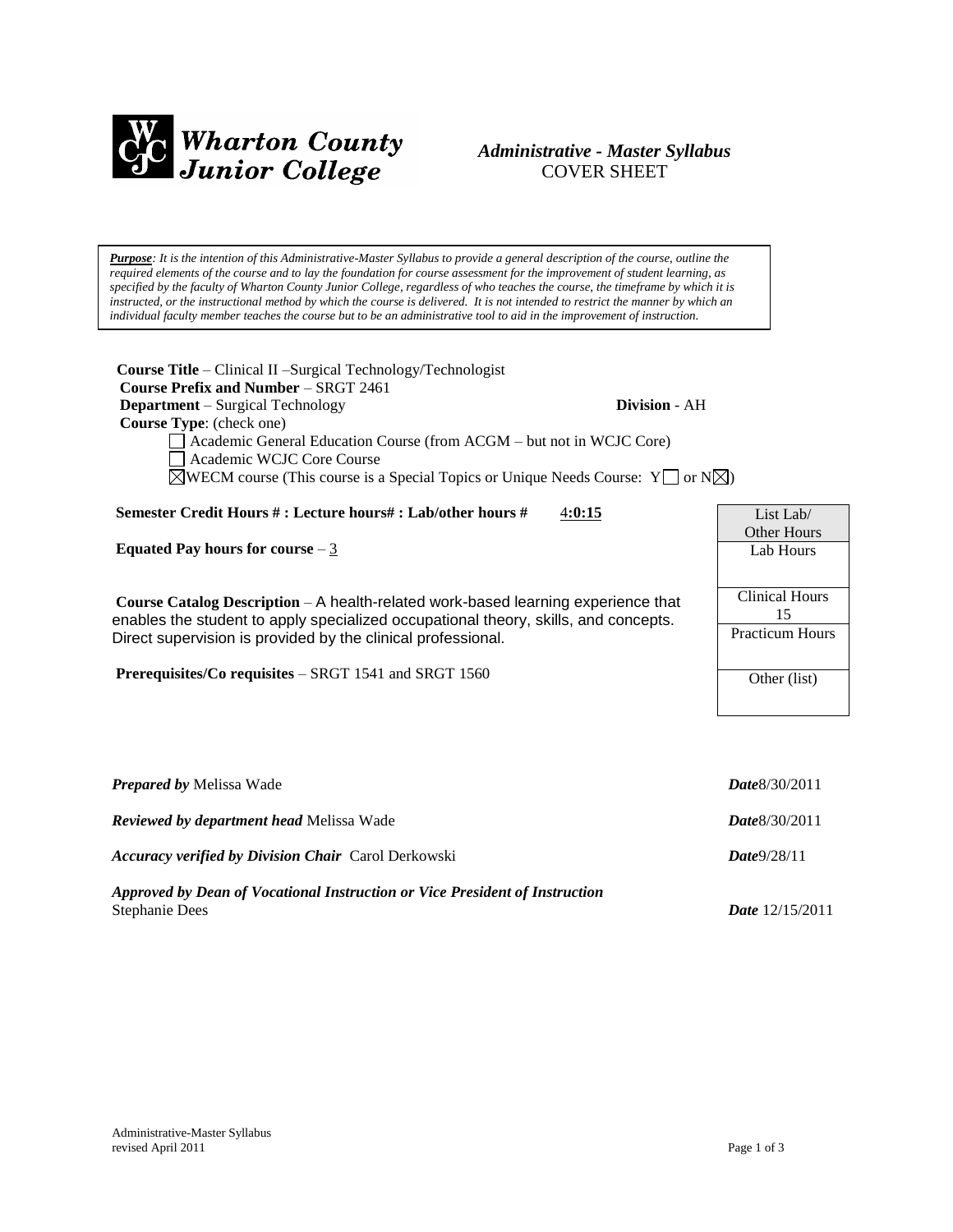

**I. Topical Outline** – Each offering of this course must include the following topics (be sure to include information regarding lab, practicum, clinical or other non-lecture instruction):

Clinical course, no topical outline

## **II. Course Learning Outcomes**

| <b>Course Learning Outcome</b>                                                                                                                                                                                                                                                                                                                                                                                                                                                                                                                                               | <b>Method of Assessment</b>                    |
|------------------------------------------------------------------------------------------------------------------------------------------------------------------------------------------------------------------------------------------------------------------------------------------------------------------------------------------------------------------------------------------------------------------------------------------------------------------------------------------------------------------------------------------------------------------------------|------------------------------------------------|
| As outlined in the learning plan, Apply the theory, concepts,<br>and skills involving specialized materials, tools, equipment,<br>procedures, regulations, laws, and interactions within and<br>among political, economic, environmental, social, and legal<br>systems associated with the occupation and the<br>business/industry and will demonstrate legal and ethical<br>behavior, safety practices, interpersonal and teamwork skills,<br>and appropriate written and verbal communication skills using<br>the terminology of the occupation and the business/industry. | Weekly clinical evaluations<br>Procedure cards |

# **III. Required Text(s), Optional Text(s) and/or Materials to be Supplied by Student.**

Surgical Technology for the Surgical Technologist, latest edition by Delmar Alexander's Care of the Patient in Surgery, latest edition by Meeker and Rothrock, published by Mosby.

Pocket Guide to the O.R. Maxine Goldman, F.A. Davis

#### **IV. Suggested Course Maximum** - 16

## **V. List any specific spatial or physical requirements beyond a typical classroom required to teach the course**.

Hospital Clinical Affiliations and mock OR lab

**VI. Course Requirements/Grading System – Describe any course specific requirements such as research papers or reading assignments and the generalized grading format for the course** Surgical Procedure Cards and weekly performance evaluations. Final evaluation in the course will be based on grades achieved during the semester and the final exam. The following scale will be used in final evaluation. Final evaluation in the course will be based on grades achieved during the semester and the final exam. The following scale will be used in final evaluation.

| $90 - 100$ | A |
|------------|---|
| $80 - 89$  | B |
| $75 - 79$  | C |
| $0 - 74$   | F |

The grade of "D" is not awarded nor accepted for transfer in the Surgical Technology Program. The student must maintain a grade point average of 75 (C).